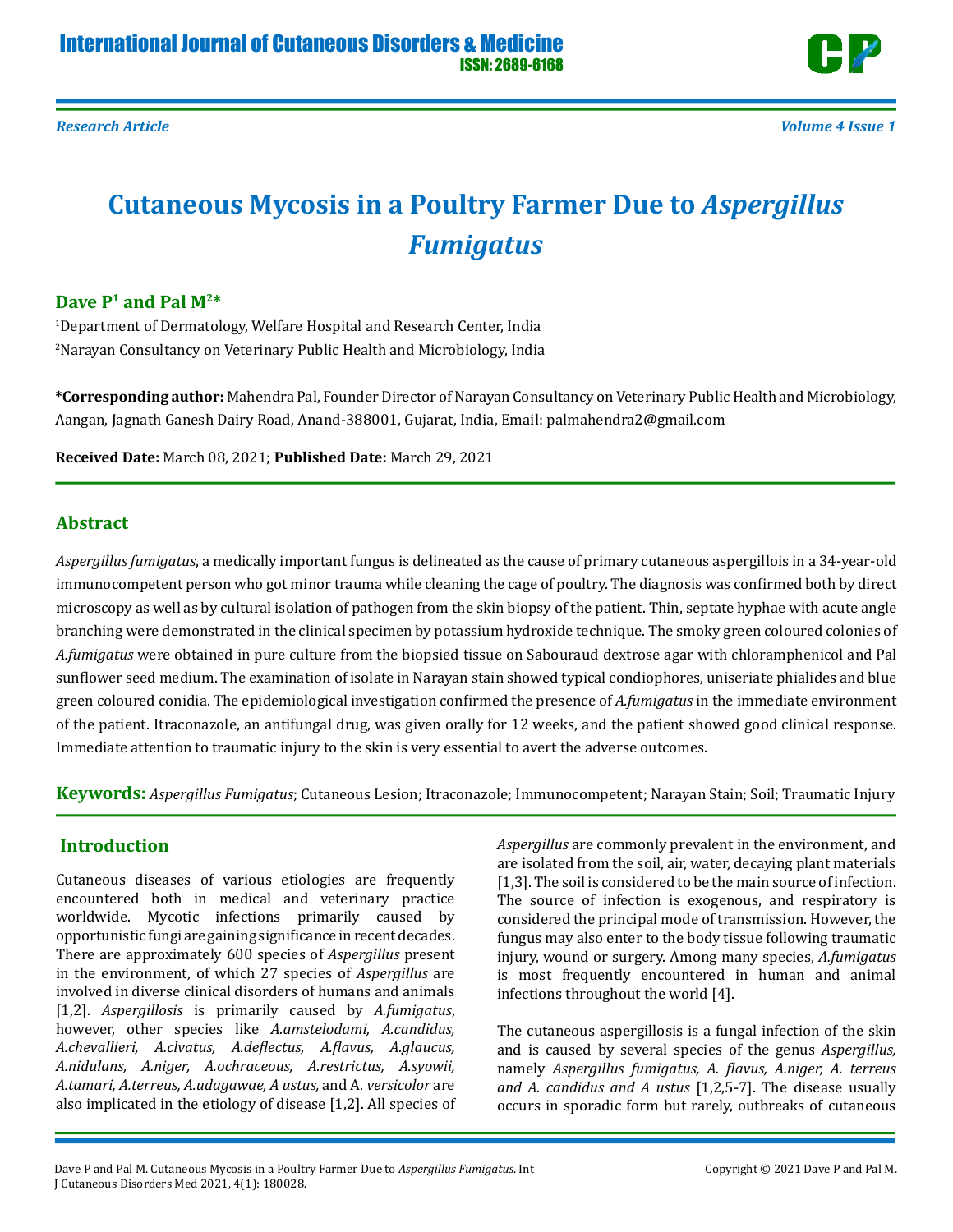aspergillosis are traced to the fungal contaminated biomedical devices. The disease is reported from many countries of the world including India [1,2,5,7-11]. The cutaneous aspergillosis is observed in immunocompromised and also in immnunocompetent patients. The disease may be either primary in origin subsequent to traumatic implantation of the fungal agents with contaminated objects, or occurs due to haematogenous dissemination of the infection from the lungs to other sites [4]. It is important to mention that agricultural workers, gardeners, brick manufacturers, etc., who remain in direct contact with the soil are at a greater risk of acquiring fungal infections [1,2,4].

 Maximum cases of cutaneous aspergillosis are described in neutropenic cancer patients [12]. The importance of fine needle aspiration cytology for the diagnosis of primary cutaneous aspergillosis is suggested by Venugopal and Venugopal [13]. Cutaneous aspergillosis should be differentiated from Cryptococcus's, herpes simplex, phaeohyphomycosis, and zygomycosis [12]. A number of antifungal drugs such as amphotericin B, caspofungin, itraconazole, posaconazole, terbinafine, and voriconazole have been tried with variable success in the management of aspergillosis [1,2,12]. There is a paucity of information on primary cutaneous aspergillosis due to *Aspergillus fumigatus* in an immunocompetent person from Western region of India and therefore, this communication delineates the role of *Aspergillus fumigatus* in the etiology of primary cutaneous aspergillois in an immunocompetent person.

## **Materials and Methods**

 A 34-year-old male patient belonging to the rural area of Bharuch with dermatological disorder was presented at the Skin OPD of Welfare Hospital and Research Center, and Shashwat Skin Clinic, Bharuch, Gujarat, India for diagnosis and treatment. The patient was keeping around 25 birds in wooden cages for eggs in his house. The skin biopsy (punch method) was collected aseptically from the cutaneous lesion of the patient for mycological diagnosis. A part of the specimen was subjected for detailed mycological investigation using standard techniques. Direct microscopy was attempted in 10 % solution of potassium hydroxide (KOH), India ink, Gram stain; and the cultural isolation was done on nutrient agar, Sabouraud dextrose agar, Sabouraud dextrose agar with chloramphenicol, and Pal sunflower seed medium [14]. The detailed morphological examination of the fungal isolates under light microscope was conducted under high power light microscope by preparing wet mount in Narayan stain, which contained 6.0 ml of dimethyl sulfoxide (DMSO), 0.5 ml of 3 % aqueous solution of methylene blue, and 4.0 ml of glycerin [15]. The samples of the bird excreta, water, and soil from the patient's hose were collected for the prevalence of *Aspergillus fumigates*.

#### **Results**

The patient did not reveal history of fever, anorexia, coughing, and weight loss. There was no lymphadenopathy. Clinical examination of the patient showed one chronic ulcerated lesion on the left thumb. *Aspergillus fumigatus* was demonstrated in the cutaneous lesion of 34-year-old patient. The patient narrated that he had received minor injury on the left thumb during cleaning the wooden cage of the birds and ignored the injury for many days. The direct microscopical examination of the punch biopsy sample (taken from the edge of the ulcer) in 10% KOH mounts revealed the presence of thin, hyaline, septate, and dichotomously branched hyphae morphologically simulating to *Aspergillus*. However, India ink preparation failed to reveal any capsule of *Cryptococcus neoformans*. Likewise, *Nocardia* was absent in the impression smear when stained by Gram's technique. Further, no growth of bacteria, Nocardia, and *Cryptococcus neoformans* was observed on nutrient agar, Sabouraud dextrose agar, and Pal's sunflower seed medium, respectively. The smoky green coloured colonies were isolated in pure and luxuriant from the ulcer biopsy material on Sabouraud dextrose agar with chloramphenicol medium and Pal sunflower seed after 3 days of incubation. Since *A. fumigatus* is sensitive to cycloheximide, it is advised not to incorporate it in the medium. The growth of fungal isolate in Narayan stain showed smooth condiophores, flask shaped vesicles, uniseriate phialides, and globose shaped conidia. Based on the gross cultural and microscopic morphology, the fungal isolate was identified as *A.fumigatus*. The detailed examination of the patient for HIV, diabetes mellitus, and tuberculosis was non-committal indicating that he was not immunocompromised, and his immune status was normal. Further, the negative culture of blood, and urine on mycological media ruled out the possibility of dissemination of *A.fumigatus* infection. The patient was given itraconazole (200 mg ,12 hourly, orally daily for 4 weeks, followed by 100 mg, 12 hourly orally daily for 8 weeks) therapy for the management of primary cutaneous aspergillosis. The drug was well tolerated as there was no adverse effect. The oral therapy with itraconazole showed good clinical response as indicated by the complete clearance of the lesion. The fungus *Aspergillus fumigatus* was isolated from the samples of the soil, bird droppings and water collected from the house of the patient.

#### **Discussion**

Primary cutaneous aspergillosis is considered as an emerging infection among immunocompromised patients [16]. Cutaneous mycosis is usually caused by opportunistic fungi that are recovered from a wide variety of environmental materials [1]. The transmission of the infection occurs following the traumatic implantation of the fungal agents